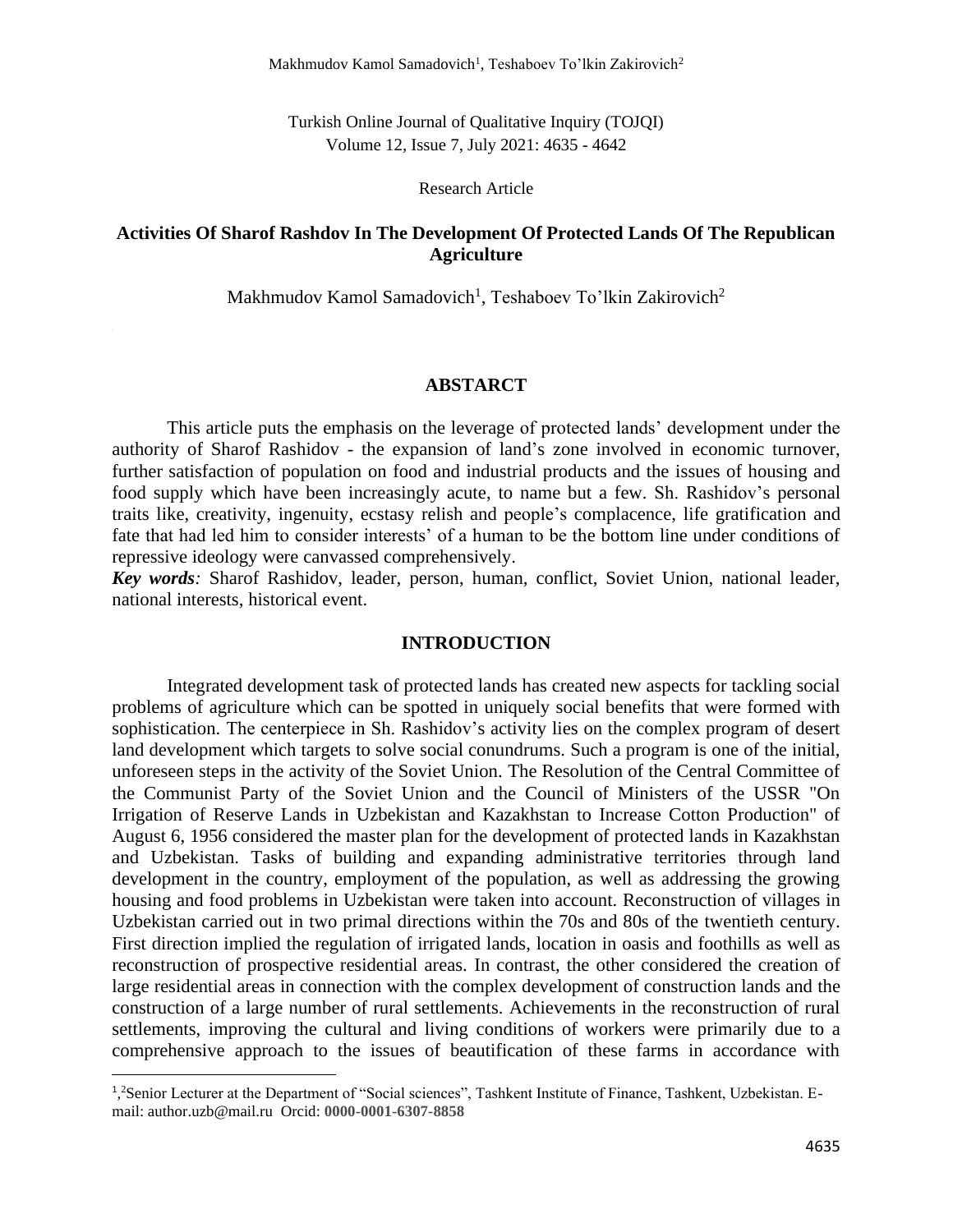scientifically based construction plans using increased economic, local material, financial and other resources. Economic efficiencies of construction with concentrating settlements in one place were also taken into consideration. However, this kind of economics enabled negative losses too. Agricultural workers demanded attention around the clock in the cotton specialty who, along with his family, represented a preference to stay on the edge of a field, simply because, a peasant possessed a backyard around the cotton field. Additionally, there was an opportunity to breed and feed cattle, sheep and poultry. Decisions that emerged in cabinets concerning rural life were certainly not in the interests of farmers.

During his tenure, Rashidov had repeatedly altered similar instructions and decisions, so as to adapt them to certain conditions. At that time, without a shadow of doubt, the leaders of the center had different insights and opinions on the issue of construction and land development due to the fact that large sums and expenses were envisaged. Latterly, in February 20, 1978, in order to improve housing construction in rural areas, the USSR State Construction decided to build one or two-storey, one-two-room and block houses as the main types of houses to be rebuilt in townships, state farms, collective farms and other agricultural enterprises. To state, Sh. Rashidov was the initiator of various issues in the construction of the desert. Based on his clear practical experience and personal observations, he suggested new proposals and problems to the attention of the center. In this context, on one hand, Sh. Rashidov pursued the center requirements of desert development in the interests of Uzbekistan. On the other hand, the expansion of housing and employment opportunities for the growing population in the country were pertinently of crucial role. Inter-collective construction organizations were set up in the country with the help of local authorities to accelerate housing construction and establish a technical basis. Enterprises producing special construction materials were built in regions and districts as a result of which the source of agricultural construction was originated. In July 1969, the Central Committee of the Communist Party of Uzbekistan and the Council of Ministers of the Uzbek SSR adopted a resolution "On measures to improve cultural, social and housing construction in rural areas". This resolution accentuated precautionary measures of the assignments of housing construction acceleration and elaboration of schools, kindergartens, utilities and cultural buildings. Likewise, a Council was founded under the leadership of Sh. Rashidov to improve the culture of rural life in Uzbekistan. Later, the Council supplied direct assistance to inter-collective construction organizations in developing the activities of rural housing cooperatives. These measures soon bore their fruit. By 1979, over 700 agricultural housing cooperatives had been established. In the village, Cooperative construction organizations have discovered a variety of housing projects. Consequently, cooperative in the villages of Kayirma, Akhunbabayev collective farm, Kuva district, Andijan region were rewarded with the third level diploma of USSR Economic Achievements Exhibition. At the time of being, accommodations for 10 families were structured and other 20 ones were planned to resume. Furthermore, the followings were erected in a rural settlement: 400-seat palace of culture, a shop, school and kindergartens. Totally, in 1979, 27 settlements of collective and state farms of Uzbekistan received diplomas of the Exhibition of Economic Achievements of the USSR. Organizations of such initiatives were a strong forte of Sh. Rashidov.

Sh. Rashidov was unrivalled at organizing such initiatives and illustrating achievements on a republican scale in which, indeed, he implied political-diplomatic purposes. One of the most paramount aspects of these measures is that if in 1956-66 the desert development was designed in the central offices and the work was organized on their instructions, in 1966-80s the republic formed its own technical raw material cornerstone. A number of scientific institutions on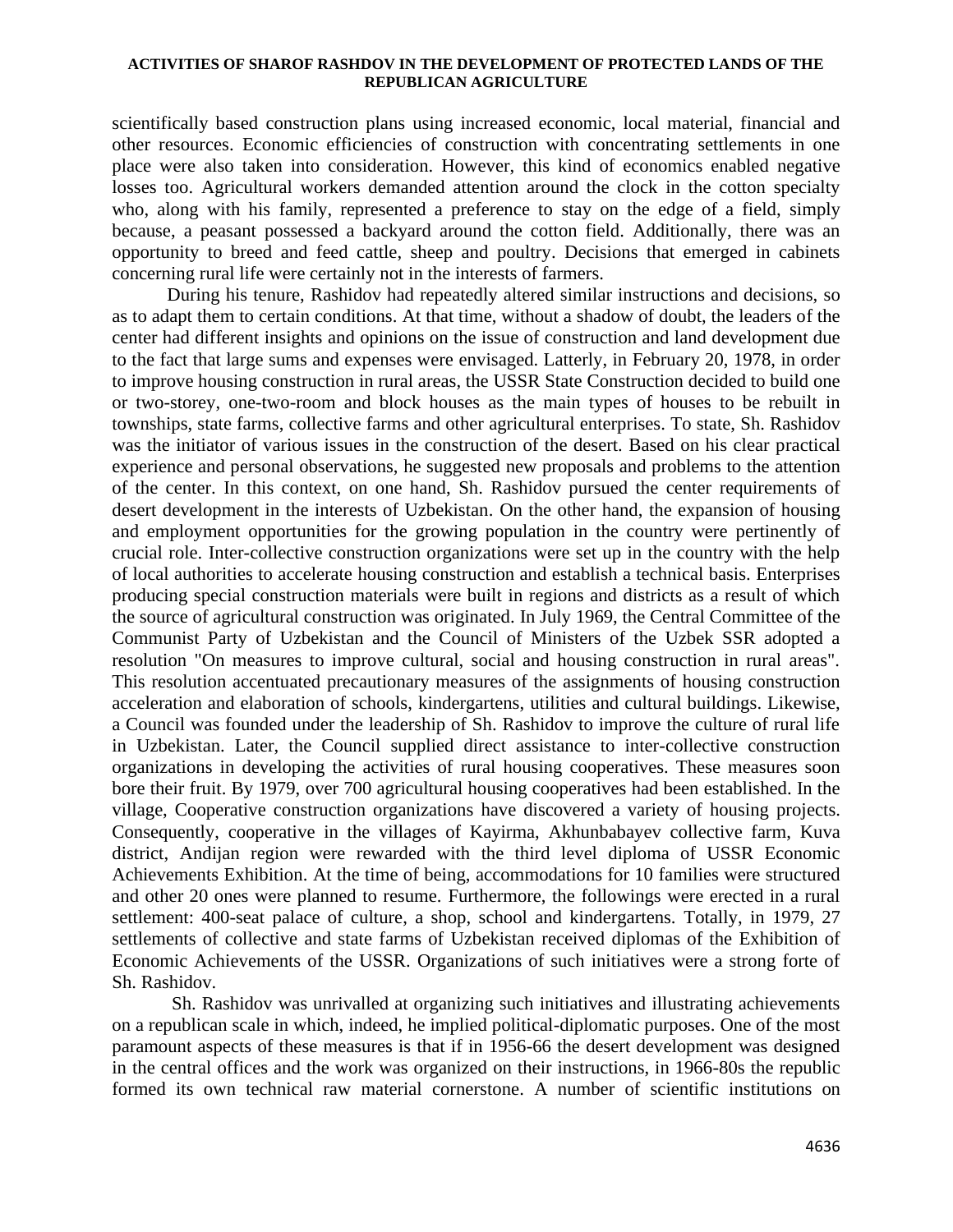agricultural construction were introduced, like "Uzgiproselkhoz", "Uzgiproselstyroy", "Uzmejkolkhozproekt", "Sredazirgiproselinstroy" with the help of which various projects of courtyard summer kitchen, barn and other additional buildings were developed. As a result, he was able to create a scientific-technic foundation on housing construction issues, however, particular pitfalls emerged. The Central Committee of the Communist Party of Uzbekistan and the Council of Ministers of Uzbekistan held a belief that the volume and construction of housing, schools, kindergartens, health care and other cultural facilities in Jizzakh had not met the new requirements. Engineering communications including development of heating, plumbing and sewerage networks, introduction of transport highways, beautification and landscaping were lagging behind and urban development were not carried out comprehensively in a number of cases. Together with the main production, accommodation and cultural facilities, the program encompassed in itself agricultural processing enterprises designed for one or more state farms, airfield, cemeteries, cattle graveyards and waste collection points. The scheme of engineering communications within the farm, i. e road, plumbing, communication, power supply, was as follows: the fortress of the state farm was connected by road and radio communication with the production and economic center of the departments, the central fortress of the brigade sheds, the department and the production economic center. According to the state instructions, the housing level for the population of the state farm amounted to 9 sq. m per family member, and 6.0 sq. m per person for dormitory residents. The central fortress of the state farm targeted to include the followings:

- a) kitchen with a semi-finished product shop;
- b) teahouse with a concrete pool;
- c) consumer services complex;
- d) hotel for 10-12 people;
- e) kindergarten and nursery;
- f) school;
- g) summer cinema;
- h) club and sports ground;
- i) pharmacy;
- j) polyclinic;
- k) industrial and food stores ground;
- l) bathroom and laundry service;
- m) bakery;
- n) state farm office;
- o) building for the village council;
- p) savings bank;
- q) post office;
- r) telephone exchange;
- s) fire station, etc.

Housing construction was executed at a high rate, and micro-districts with all the amenities of the urban life began to appear around the city which was accomplished with an industrial dexterity. Indeed, as it had been claimed in the resolution, the pace of culturaldomestic and social construction was not commensurate with the pace of industrial construction and the consequent increase in urban population. There were serious shortcomings in capital construction planning. As a result of the capital breakdown, material, technical and human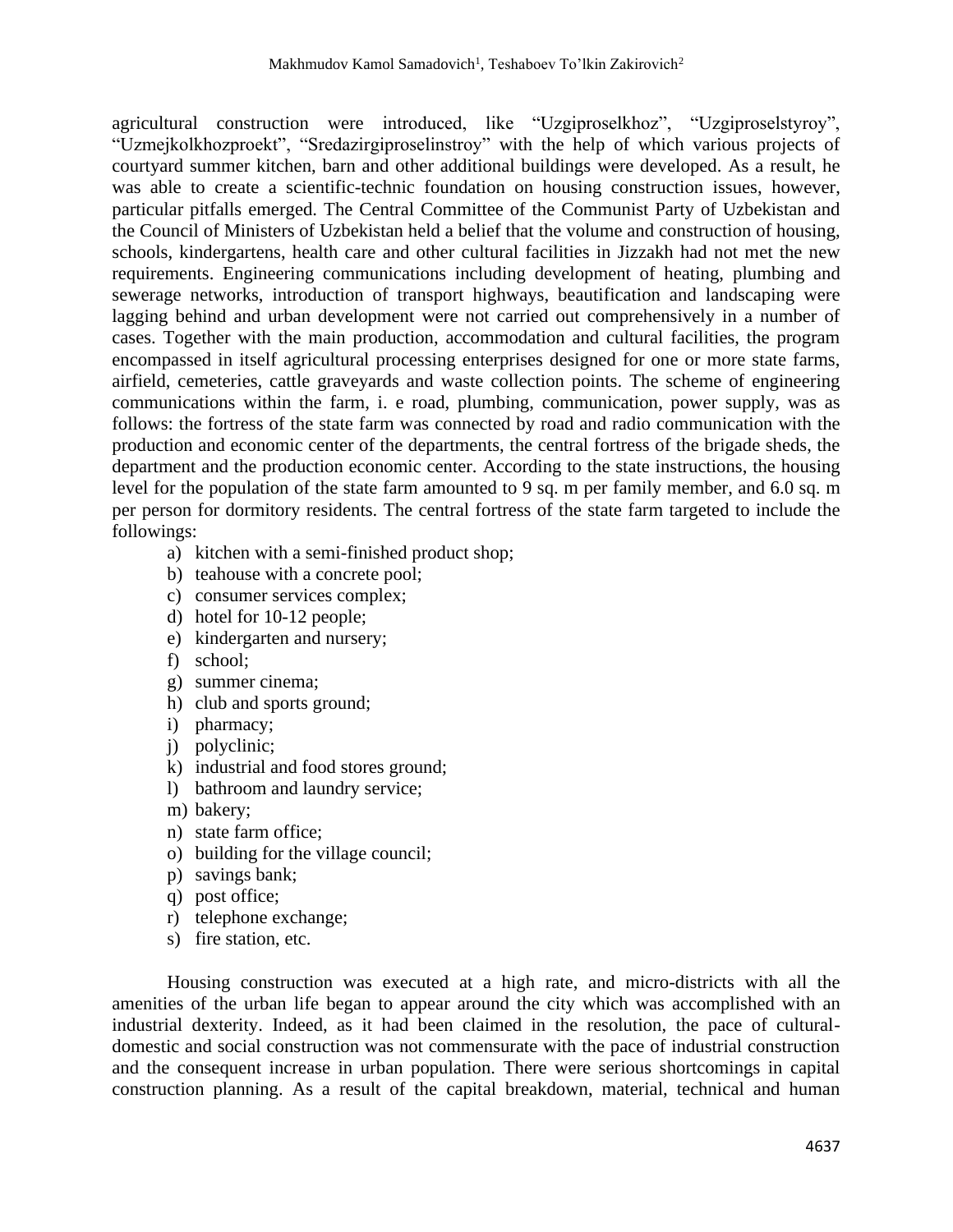resources, the construction period of some facilities were much longer than planned. Additionally, various districts witnessed low construction quality, incompletion of beautification and engineering supply. It is worthy to note that urban construction in irrigated lands was first to be registered all over the world. Therefore, the aforementioned incidents of the distortions and deficiencies may have been a natural circumstance. In terms of architectural planning level, spatial-territorial and engineering solutions as well as standards had been adopted that were 10- 15 years ahead of the existing practice of planning and construction of residential areas which had implied advanced expertise of designing and structuring. Sophisticated designs were primarily bestowed for accommodations and public buildings. Furthermore, 12 model collective and state farm settlements were erected in the republic, where new experimental types were evolved. Thanks to the irrigation and complex development of the protected lands, deserts were embellished, life became more enlivening, at the same time, the fate of every man in the desert transformed radically, since he or she was not only the master of his property but also the creator of his prospective future. New settlements construction with well-developed housing, highly mechanized enterprises, advanced transport and utilities was an integral part of complex measures for the exploitation of the Karshi desert. Nascent state farms had been planned taking into account productive work of rural laborers, along with all the conditions for domestic service and cultural recreation. State farms in Mirzachul even considered the peculiarities of settlements' organization in the desert areas which is the proof of grand experience. During the initial years of land development, the preponderance of laborers dwelled in mobile wagons and tents. Over a number of years, the central fortress of the state farm has changed beyond recognition. Thereupon, laborers and servants relocated to cozy and convenient cottages.

In the span of 1974-76, in the state farm "50 years of the Communist Party of Uzbekistan" 90 one-storey houses, 18 two-storey cottages, a secondary school for 470 students, a summer cinema for 400 seats, a kitchen, a teahouse, a clubhouse, a department store, a service house, a kindergarten and an outpatient clinic were erected and completed. Particular attention is paid to the community center, which was the leading architectural ensemble that defines the unique appearance of the state farm fortress. Administrative buildings, main cultural and household trade facilities were located here. In compliance with rule, the team was formed around the main center of the central fortress which was next to a park surrounded by a club, a summer cinema, a school and a stadium. Turning to 1978, Karshi desert was introduced accommodations with 137 thousand sq. kilometer, a school for 1696 pupils, kindergartens for 690 children, a club for 750 people and a vocational school for 600 people. During the third fiveyear period, 560,000 sq. m of housing and dozens of cultural facilities were put-up in the Karshi desert. With respect to desert development, overall, 46 state farms and 6 new districts, Kasbi, Usmon Yusupov, Nishon, Muborak, Bakhoriston, Talimarjon, came into existence. The water influx into Karshi desert steppes had brought about a radical change in the socio-economic foundations of human life, providing an opportunity for the steady growth of productive forces while irrigation gave a green light to the transformation of rural life culture. In 1980, 5 billion Uzbek soums were disbursed on the development of the Karshi desert. Over the past 30 years, about 3 million sq. m of housing, 11,540-seat kindergartens, contemporary schools for 56,750 seat schools, 8,540-bed medical facilities, 1,718-bed hospitals, 17,825-seat clubs and many other cultural facilities had been set up in this very desert for domestic, administrative and economic purposes. 4193 km of power transmission lines of different capacities, 1941 km of water pipelines, 1141 km of sewerage networks, 362 km of heat transmission lines, 799 km of gas transmission lines, 400 km of roads were laid which were the spectacular reflections of grand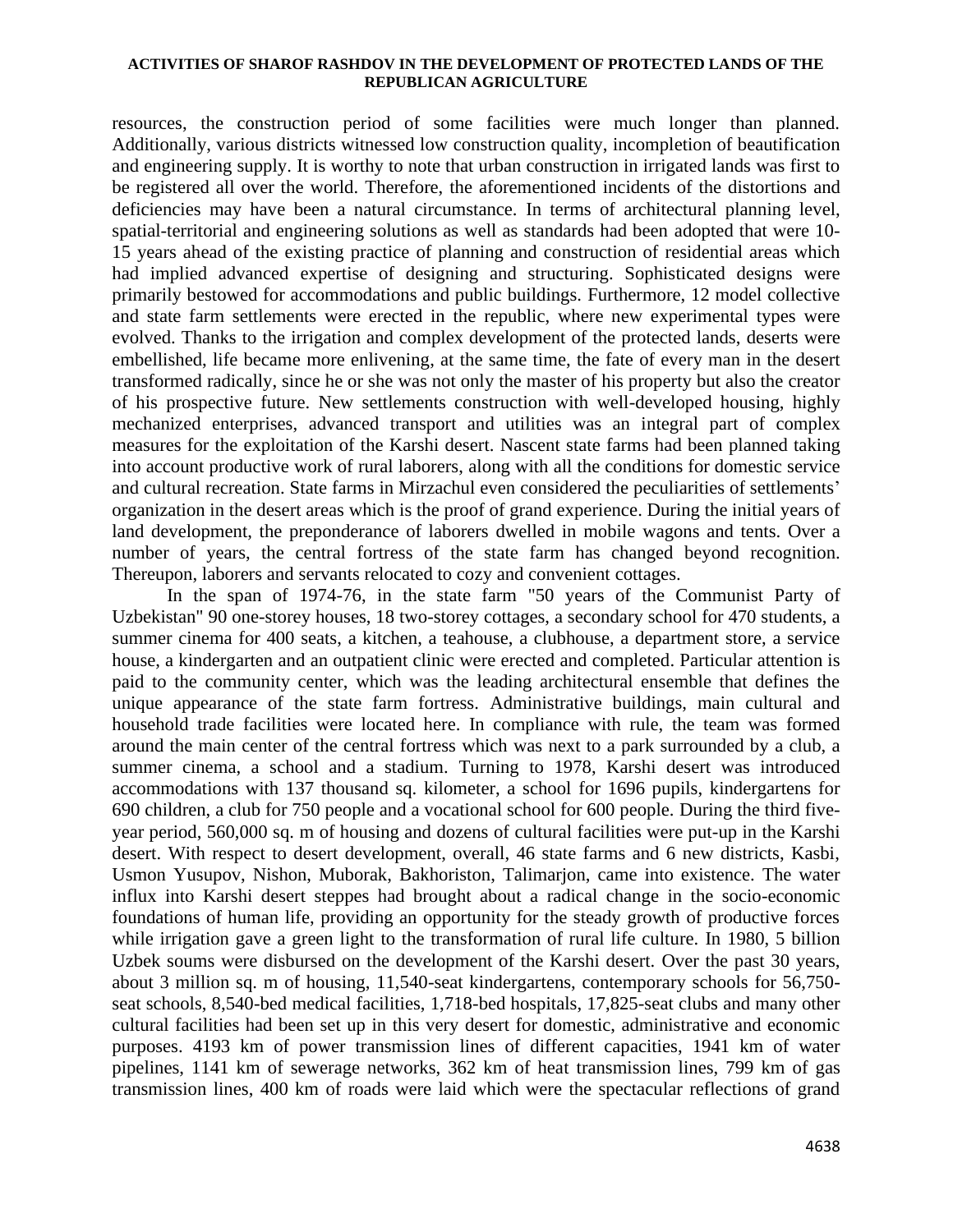and potent construction industry. In fact, Karshi desert and other protected lands fully covered expenses incurred in the 1980s. In addition, the protected areas in the Karshi desert annually yielded an average of 36,000 tons of grain, 18,000 tons of vegetables, 4,000 tons of fresh and dried fruits, and 20,000 tons of melon crops. In spite of these initiatives taken, housing issues were controversial case in pastoral territories which was chiefly due to arduous demographic circumstance and violations of investment policy. In 1970, 0.38 sq. m of housing was built per capita in rural areas whilst in 1985 this figure dropped to 0.3 sq. m. Only coming to 1987, this proportion witnessed a slight change reaching 0.35 sq. m. It is interesting to note that private housing in suburbs was three or four times more than in urban areas. When it comes to housing fund, which is the personal property of citizens, amounted 2.1 times more if compared to the case in cities. As stated at a meeting of party activists in Tashkent on July 11, 1987, the public housing stock in rural zones registered to be only 17%, and about 90% of private housing consisted of poorly thatched straw mud buildings with overly mere utility costs in terms of its communal well-being. For sure, these initiatives enabled peculiar incommodities. To illustrate, during the development of the Karshi desert, over 60,000 hectares of pastures in Nishan district were destroyed, about 15 cotton state farms and auxiliary farms of industrial enterprises were established. Although 56.5 thousand hectares of land were allotted for cultivation, more than 4-5 thousand hectares were incongruous for cotton growth. In other areas, the harvest set to become 8-10 tons or even less per hectare owing to a thick layer of plaster under a thin ground layer of arable land which was the reason of cotton development hindrance. Nonetheless, the spread of crop fields did not ceased where sovkhoz settlements were structured.

As everything enables risk and benefit, existing reasons were known, however, the Center allocated additional funds only for the purpose of expanding the area under crops. Expansion of additional arable lands was carried out synchronically with the construction of a savkhoz complex in which all social structures were planned thoroughly. I envisage that a state farm village, constructed with entire amenities, intrigued Sh. Rashidov more in contrast to the case of arable fields. Population was supplied with accommodations. Though, planned work approach entailed not to lag behind. Consequently, there were plans of agricultural yields in incomplete state and collective farms in a number of cases. With breaching Union's schemes, the state put up 20 more state farms relying on the instructions of the authority. Unplanned construction not related to land development included greenhouses, temporary unheated barns and poultry farms in Jizzakh city and centers of regions. Several hotels and sheds were set up in case of guests and other purposes. Beside this plan, scads of buildings without projects were erected in other regions, too. As a result, the significance of accommodation, school, kindergarten, cultural and household facilities was converted to be subordinate. Within the four years of the twelfth Five-Year Plan, the contractors of the republic managed to fulfill 320 million soums less than targeted. This denoted that almost 200 consequential production facilities, with place 1 million sq. km, kindergartens for 9 thousand children could not be put into practice. Likewise, nascent formed protected areas enclosed industrial enterprises.

Sulfur gas plant in Muborak is a first and sole enterprise that recycles gas producing 47 billion cubic meters of gas and yielding 220 thousand tons of sulfur on an annual basis where Muborak city has come into existence. Alternatively, Karshi city was converted into a production camp where one could encounter in oil extraction plant, sewing factory and other gigantic agroindustrial enterprises. Such production facilities repeated in Syrdarya, Surkhandarya and in the Republic of Karakalpakstan. By and large, industry in newly irrigated territories experienced its heydays. Various agricultural machine production expanded its capacity in order to farm and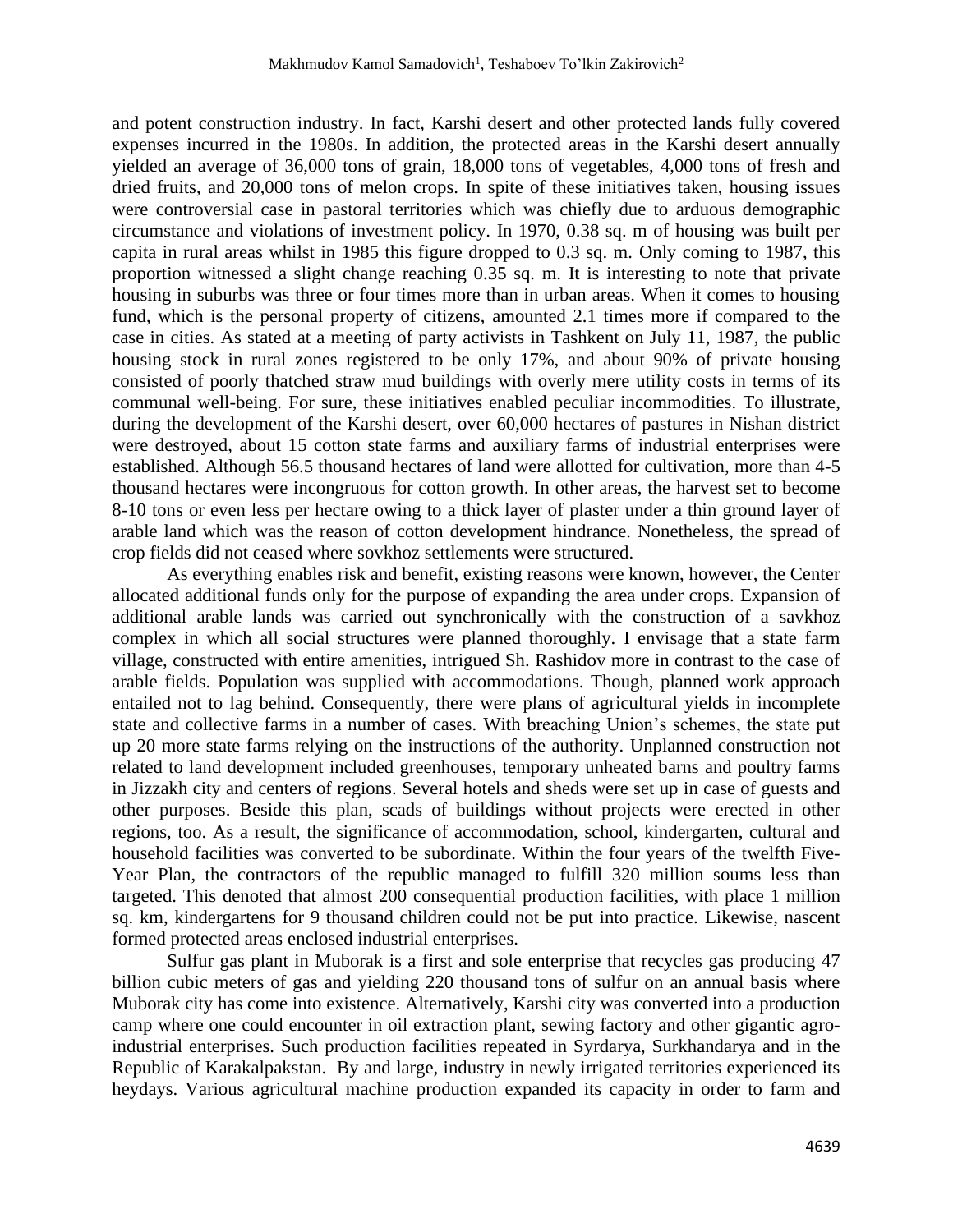cultivate the soil. This sentiment also considers the manufacture of cotton cleaning equipment. Last but not least, textile mills and fertilizer plants have been raised.

Construction industry elaboration, particularly, in deserts was of grand paramount which was the primal condition of irrigation improvement. In order to do so, a number of mechanical enterprises, plants for the production of precast reinforced concrete, cotton processing, brick, drainage pipes and sand-gravel repair mechanics were presented to use. Premier enterprises were positioned in Jizzakh, Guliston, Bekabad, Khovos and Yangiyer which latterly gave a rise to construction in Kashkadarya and Surkhandarya regions.

Rapid proliferation of industrial enterprises in 1969 boosted the production of reinforced concrete products to 102 thousand cubic meters, silica calcite blocks to 40 thousand cubic meters, baked bricks to 47 million cubic meters, gypsum plasterboard curtain slabs to 28.5 thousand square meters, ceramic pipes to 28.5 thousand tons, inert pipes to concrete to 650,000 cubic meters, metal structures to 3,000 tons. Such an approach to the complex evolution of the reserve accelerated the construction of housing and the solution of cultural and social problems on state farms. On the other hand, conditions were established to preserve the labor force. On the basis of these, a thorough and complete economic system commenced to be formed.

Sh. Rashidov made a worthy contribution to the above-mentioned deeds and the increase in agricultural production with his huge organizational activity. During that decade, not only industrial giants but also multiple new cities emerged on the newly developed lands where along with agriculture, large-scale industry was prospered. These achievements were procured in a situation where it was necessary to reckon with the pressure of the Center, to unconditionally trck its instructions. At the same time, national interests should have not been neglected. It was crystal clear at that time what the consequences would be for Uzbekistan to become a real raw material base. In such a situation, attempts were made to develop industrial production in various ways. Complex development method and the use of new lands for economic purposes has been applied in the world for the first time in almost 40 years in Mirzachul, Karshi, Jizzakh, Surkhan-Sherabad deserts and the Lower Amudarya region which evidently delineates the fact that necessary socio-economic basis has been created for the rational integration of all production factors on the basis of a complex method, the effective use of auxiliary material and technical means, their steady strengthening in agricultural production. With the help of advanced industrial technology use, there was a prospect to increase the living standards and material well-being of workers, to improve the cultural and social services provided to the rural population. Protected area development is closely associated with immemorial history of economic development in Uzbekistan that determines peculiar traits of land use. Without irrigation, many agricultural crops would have not been grown here. This means that the growth of the welfare of the people in Uzbekistan, productive forces development hinges in many respects on the situation in irrigated agriculture with which Sh. Rashidov was acquainted decently. To state, he tried his best to carry out huge constructions and develop more lands.

Without Rashidov's clear and determined leadership, the situation could have been completely different. There is a world of difference between making a decision and putting it into practice. I guess, current achievements would have not been attained with absence of his leadership aptitude. In brief, during the 1960s and 1980s, Uzbekistan underwent a process of effective development of all productive force while in the 1970s, new networks of enterprises were established. It is worth bearing in mind that economics and social policy were bustling with hitches. The Centre's state of being right was regarded the most primal one. Intermittently, the Centre came to accept verdicts which were not confabulated with taking into account plans and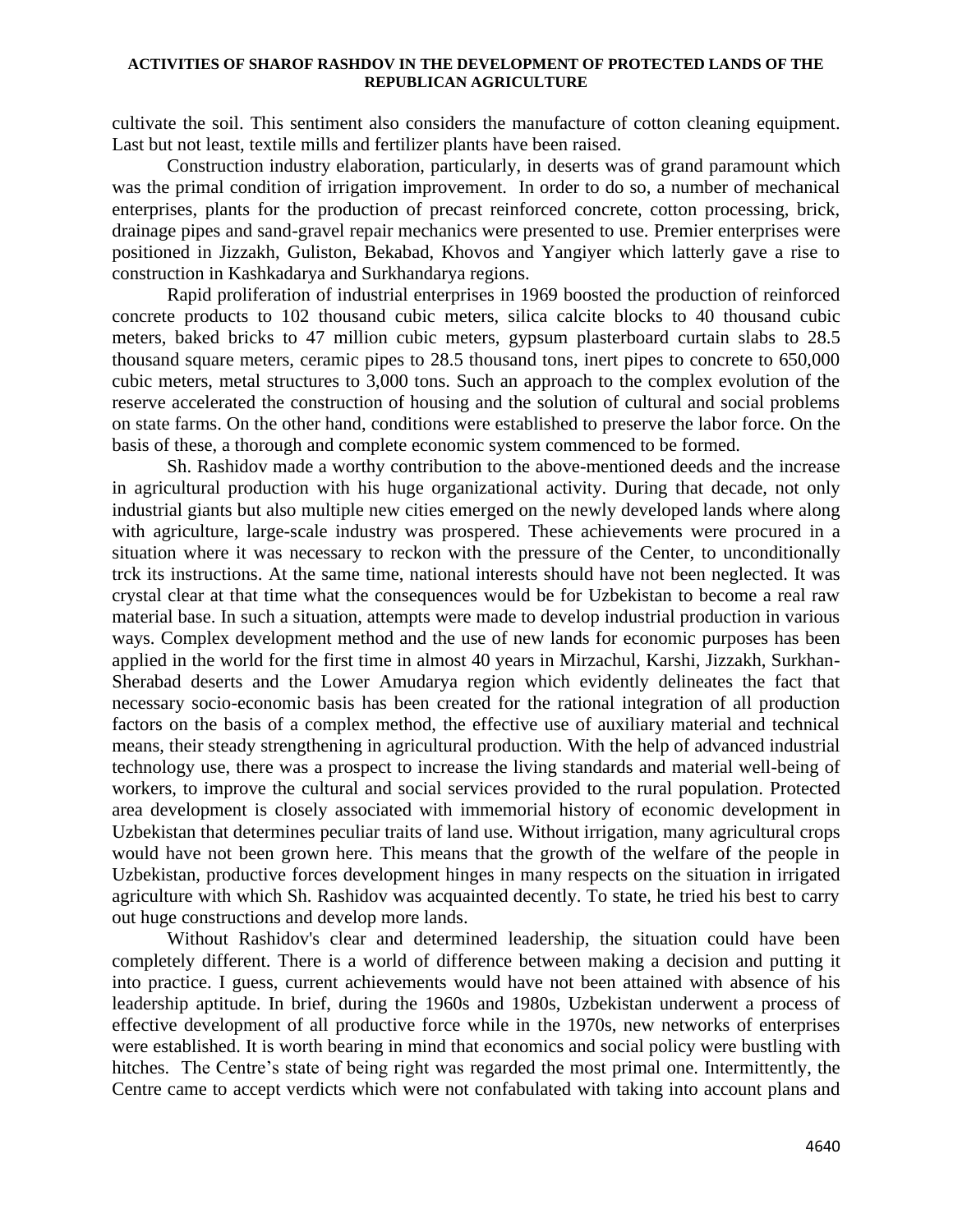enough comprehension that consequently led to disproportion with the agendas of different republics. During the Soviet era, the human factor was a subordinate issue, targeted to achieving tremendous results and performance, especially in the post-Soviet period. In the following periods, it started to be evident that the social sphere, the interests of the people was not reverberated in Soviet policy. In view of unilateralism in policy, allotted capital was devoted primarily to production, and only if it boosts, to the social sphere in which bizarre and natural climate of developing deserts was not taken into account involving a gradual run-up of the population on an annual basis, heat and such other natural factors. Due to the fact that the climate of the Central Asian region was not considered by the Center, its geographical isolation was taken for granted, and it was secured along with all other places. In the following years since the capital was distributed to all sectors equally, villages in Uzbekistan had lagged far behind cities in all fields. To illustrate, throughout the Soviet Union during 1960-70s, the number of children between the age 1 and 7 abated by 7.4% while this proportion towards Uzbekistan registered 1.5 times more. Nevertheless, kindergartens were structured with the same pace in both Uzbekistan and the Soviet Union. For example, as of 1970, Uzbekistan's demand for children's institutions was met the standards of the Center by only 14%.

Additionally, the construction of accommodations as new agricultural structures was also failing to meet the requirements. At the same time, administrative-command system, deeply rooting in the society, gradually commenced to neglect local interests. The Center, primarily, ruled the economic policy. To state, everyone's standpoint was centralized to the implementation of the 5-year plan, and no one cared what would happen in 15-30 years as there was no plan for many years. All wishes of the Center accomplished unconditionally.

Pursuant to the data, owing to the Uzbeks' altruistic work in 1985, 900 irrigation systems and 92 hydraulic structures were under use in the country for the purposes of agriculture. 23 artificial sea-reservoirs could be referred as a solid barrier to poverty, holding about 10 billion cubic meters of water to irrigate the land, e. g reservoirs of Charvak which was the most gigantic one in the Central Asia, Tuyamuyin in lower reaches of Khorazm and Amudarya rivers, Andijan in Koradaryo and others. Meanwhile, very large tracts of land were put into agricultural use. For example, if in 1946-1965 600 thousand hectares of land were developed, in 1966-1985 1.6 million hectares witnessed this experience. In addition, 6.9 million hectares of pastures supplied with irrigation system. Typically, those developed lands yielded cotton, and other food products. In contrast, protected lands were introduced residential areas, villages, farms, districts and also new cities. In particular, developed zones in Mirzachul enclosed in itself districts like Mirzachul, Zarbdor, Zafarobod, Dustlik, Arnasay, Okoltin, Mehnatobod together with residential settlements such as Yangiyer, Gulistan, Pakhtakor, Dustlik, Buston, Gagarin and Pakhtaobod.

Thanks to the the basics of integrated development formation of protected lands, the administrative territories of the republic have expanded its boundaries. Appropriately, social theoretical aspects of agricultural development emerged and were widely propagated. Housing, cultural and household facilities were procured on the basis of contemporary projects in desert that once had been barren. Furthermore, water, electricity, gas, heat transfer communications along with communication system, rail and highways were introduced. Rashidov's idea of developing reserves and expanding irrigated lands is in line with national traditions, production practices and the interests of Uzbeks. He processed this expansion policy with consciousness which by 1960-80s the land occupation had reached up to 1.5 million hectares. Agricultural products were grown on the developed lands, industrial enterprises were launched, thousands of villagers were employed, and the problem of population density was solved decently. We are